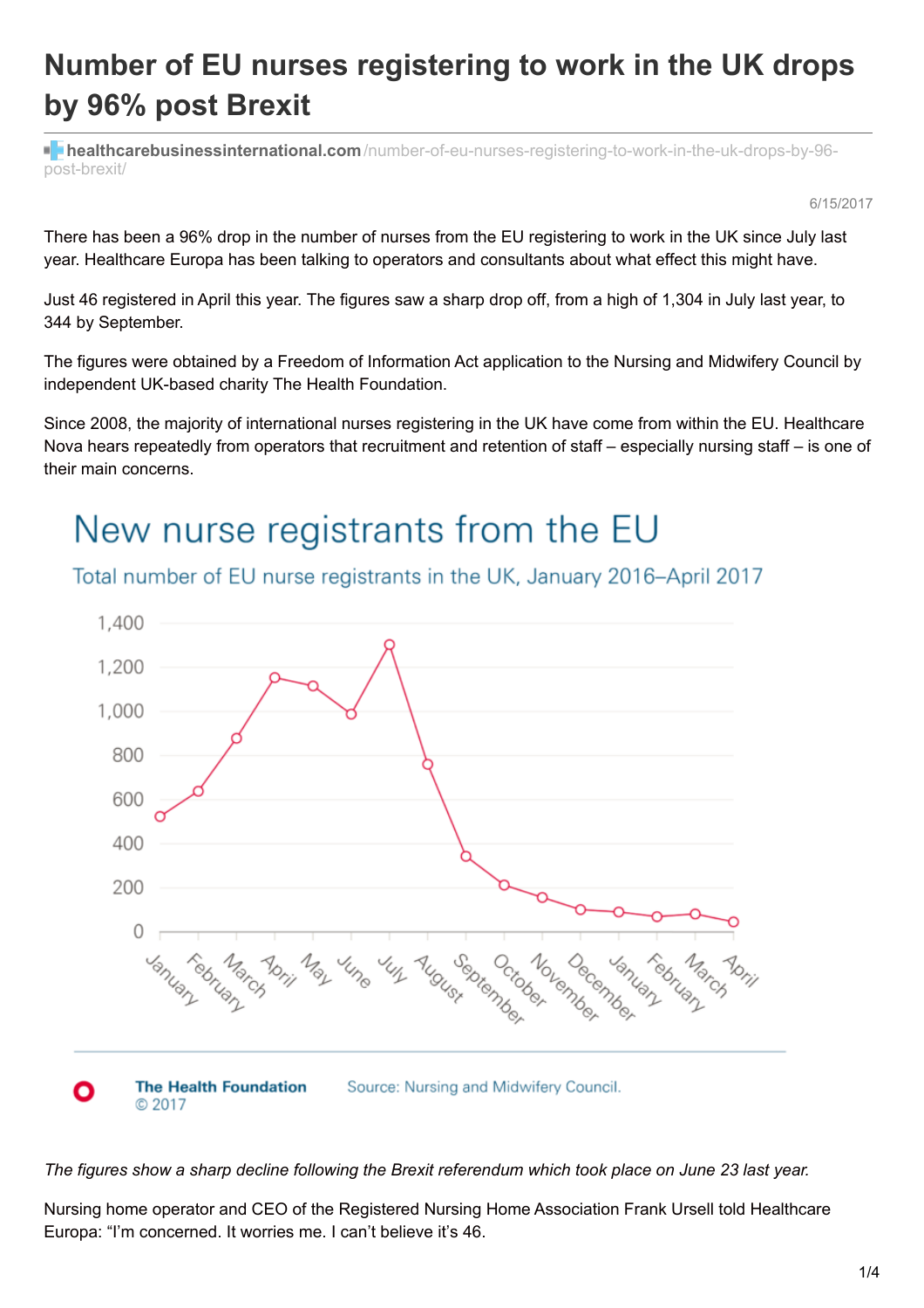"I opened my nursing home 34 years ago. And for 33½ years I never used an agency nurse. From October of last year, I wasn't able to replace staff and I've now got an £8,000 a month bill for agency staff I never had before."

He added that there were issues bringing in international staff because of immigration requirements, explaining: "The problem with the Home Office, and getting international nurses in, is that the salary we have to pay them is quite difficult to achieve. If a nurse is being paid almost a manager rate and you have several of those it becomes an impossible task."

There were other issues with bringing in international staff, Ursell added. He said: "I was speaking to an operator today who said he was having problems with the English language test. The problem is it's a grammar driven test, written not spoken. People might speak perfectly good English but not be able to express it in writing."

His views were echoed by a member of the senior management team at another UK-based nursing home group who asked not to be named. She told us: "The figures are concerning. This will definitely have an effect on our business. And if you look at the figures, 37% of nurses in the UK are due to retire, they are over 50, and with an ageing population and we've seen a reduction in the number of students as well and not just in the UK.

"Providers are reducing the number of nursing services they provide because they can't recruit enough. The complexity of care we are providing now is significantly higher and you need good nurses to deliver safe, high quality care. You need good nurses with good communication skills. But we'd rather not provide a service than one we're not happy with from a quality point of view."

"We'll need to look at other markets. You need people with very good communication skills who are culturally appropriate.

"Historically we did recruit more from places like the Phillipines, Malaysia and India and there's some very good nurses there, however with the tightening of immigration rules that's become more difficult. The EU has been easier but now that's dropped people will go back to emerging markets as it's a global market for nurses.

"But with the pressure on immigration figures there's a role for the government to make it easier for nurses to come and work in the UK as it's a 'shortage occupation'."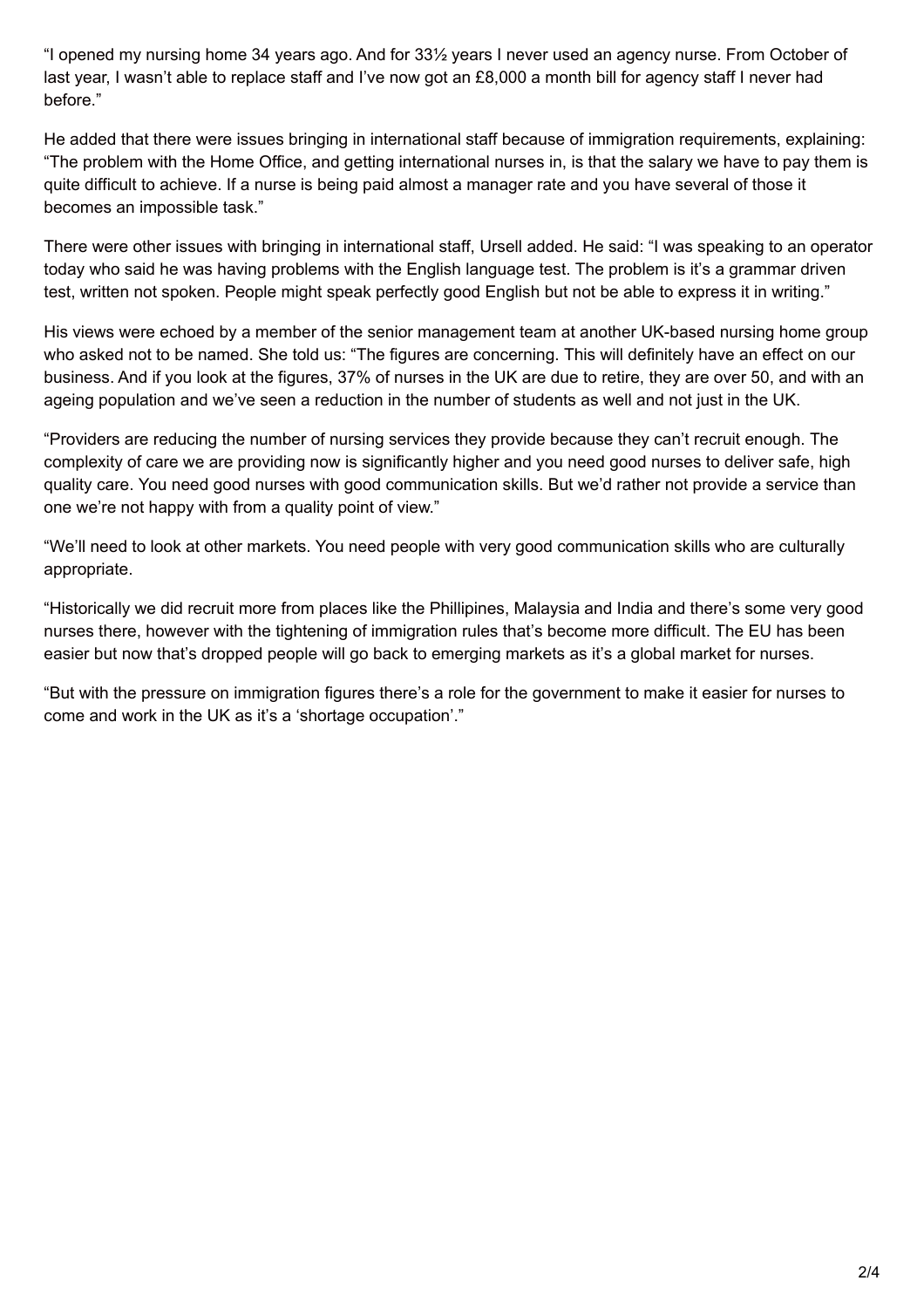# New international nurse registrants

Number of EU and non-EU nurse registrants in the UK, 1990/91-2016/17



#### *Since 2008, the majority of new non-domestic nurse registrants has come from the EU.*

Dr Michelle Tempest, partner at Candesic, a bespoke health and social care management consultancy, said that while Brexit might be "the straw that broke the camel's back", the problem of staffing was a storm that had been brewing for many years.

She explained: "I see it as a perfect storm. Staffing is healthcare's number one concern. Brexit or no Brexit, Bremain or no Bremain, this coalition government or none – they have been staring down this barrel of a gun for quite some time. We should have been ahead of this. The new figures about the EU are a tipping point.

"This was an inevitability and although we've been trying to take on nurses from other countries – India, Pakistan, the Philippines, it's getting more and more difficult to do.

"The effect will be spread right across the whole sector, whether or not you're in nursing homes, hospitals, a community provider, a GP surgery, home care or care homes."

One answer, she says, is to make the job more attractive. She explained: "Both the private and the public sector will need to look at this. You got to make it more attractive for nurses. You've got to give them a career path, invest in them, with training, respect them and think about more flexible working. Help with housing would be a sweetener to helping people to come in."

Candesic colleague Dr Joe Taylor said he believes the nursing shortage may lead the NHS to move towards incentivising its nurses more like the private sector does. He explained: "[It will] have to take on board training responsibilities, the exposure you are going to give your staff to new clinical situations, and the responsibility of